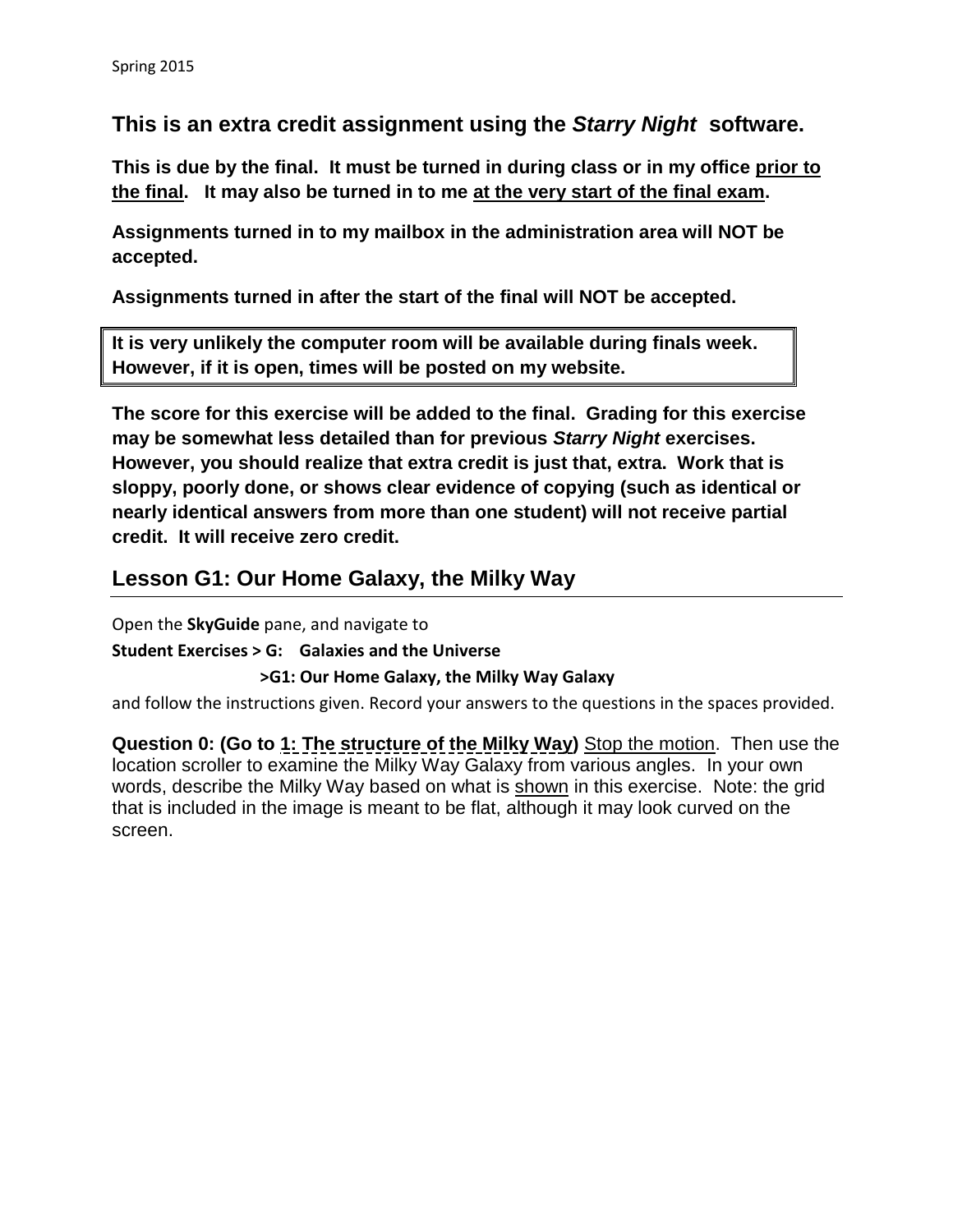**Question 1: (Go to 2: The solar system in the Galaxy)** Describe the location of the Sun and solar system within the Milky Way.

**Question 2a:** Use the angular separation tool to measure the distance from the center of the Milky Way to the Sun. How far is it in light years?

**Question 2b:** Convert the distance in (2a) into kilometers (km) by multiplying by 9.46 trillion km/light year  $(9.46*10^{12})$ . Show your work (that means write out the problem as you typed it into your calculator; don't write out a long multiplication.)

**Question 2c:** Convert the distance in (2a) into kilo parsecs (remember, one pc is 3.26 light years, so there are fewer parsecs than there are light years and fewer kiloparsecs than there are parsecs. What is "kilo"?). Show your work.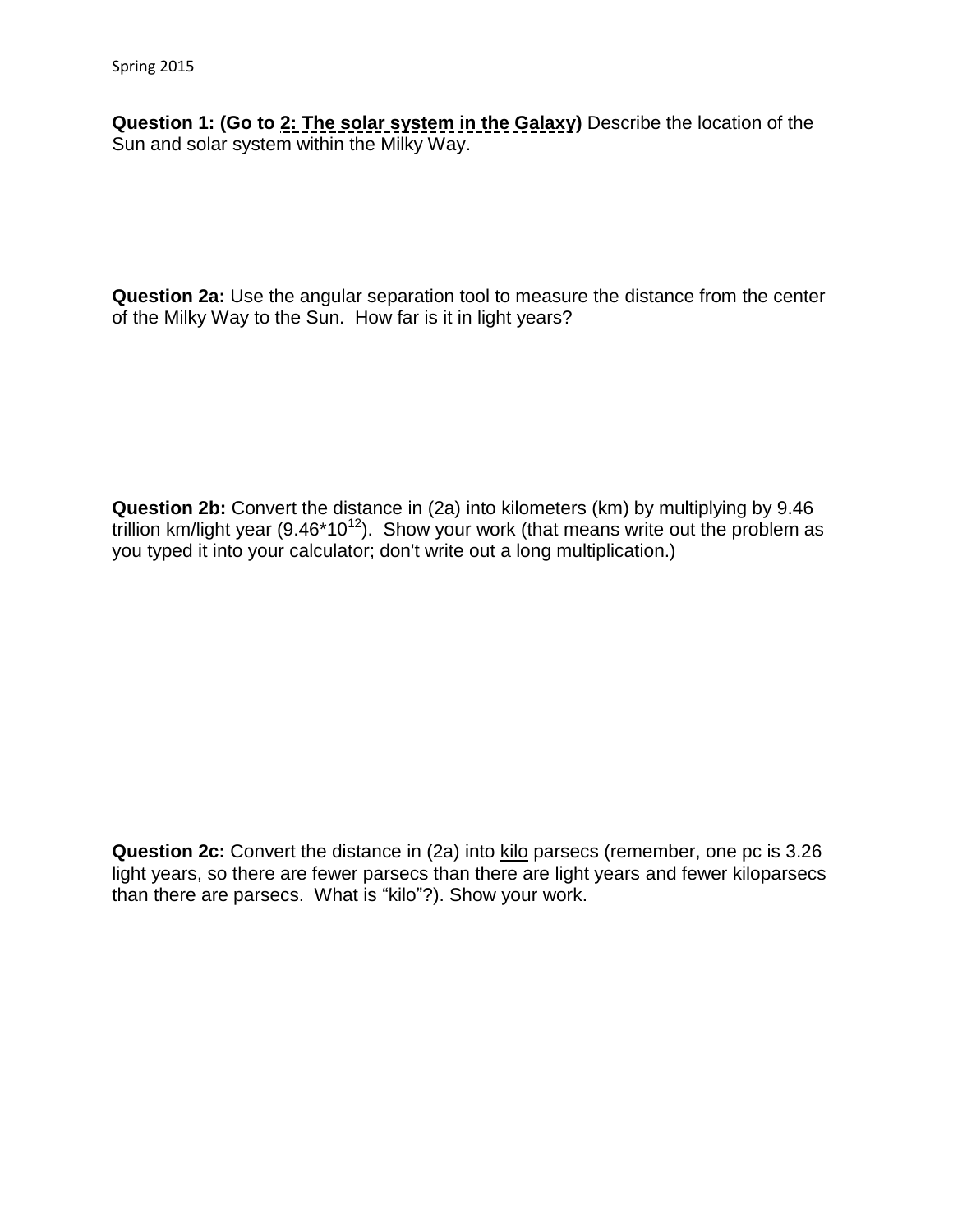**Question 3a:** The Sun is moving with a velocity of about 220 km/sec in its orbit about the galactic center. Using your answer from Question 2b (the distance of the Sun from the center of the Galaxy in km), what is the approximate time required for the Sun (and the entire solar system) to complete one orbit of the galactic center? First find the distance the Sun must go around the Galaxy by multiplying the distance from the center by 2π (which is 6.28). Then, divide the distance travelled by the speed. Finally, convert the time to years by dividing by 31557600 seconds/year. Show each of these three calculations.

**Question 3b** Approximately how many times will the Sun orbit the galaxy during its time on the main sequence? Show your calculation.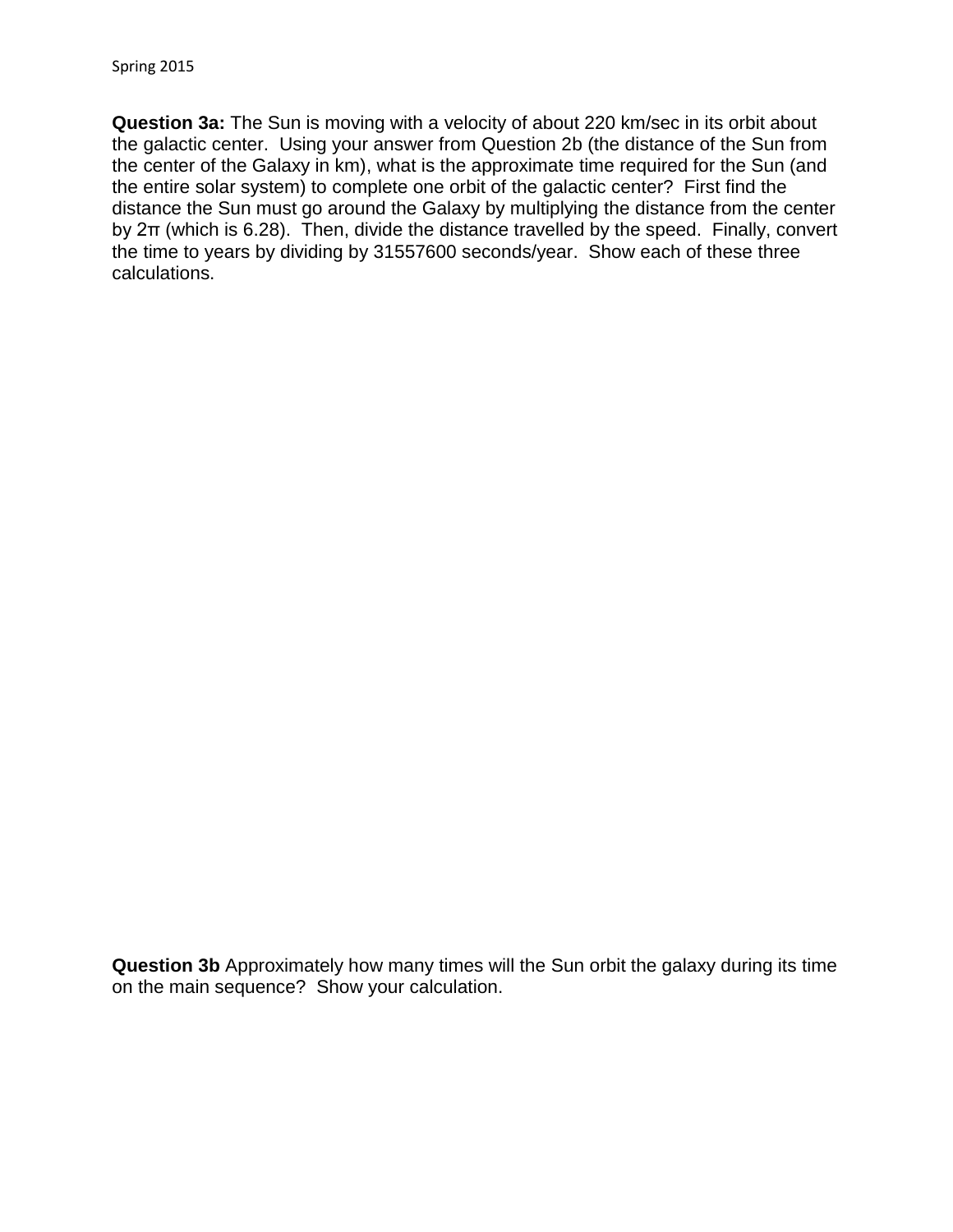**Question 4 (Go to 3: The view from Earth):** Why does Milky Way appear as an irregular band of diffuse light rather than distinct stars?

**Question 5:** The Solar System is embedded within the galaxy. Why does the Milky Way appear as a narrow band of light instead of appearing as faint but evenly distributed light across the entire sky?

**Question 6a: (Go to 4: The Galactic plane and the ecliptic)** How does the plane of the solar system compare to the plane of the galaxy?

**Question 6b:** Based on your answer to 6a, do you think the orientation of the plane of the solar system in the Galaxy is related to the shape or orientation of the Galaxy as a whole?